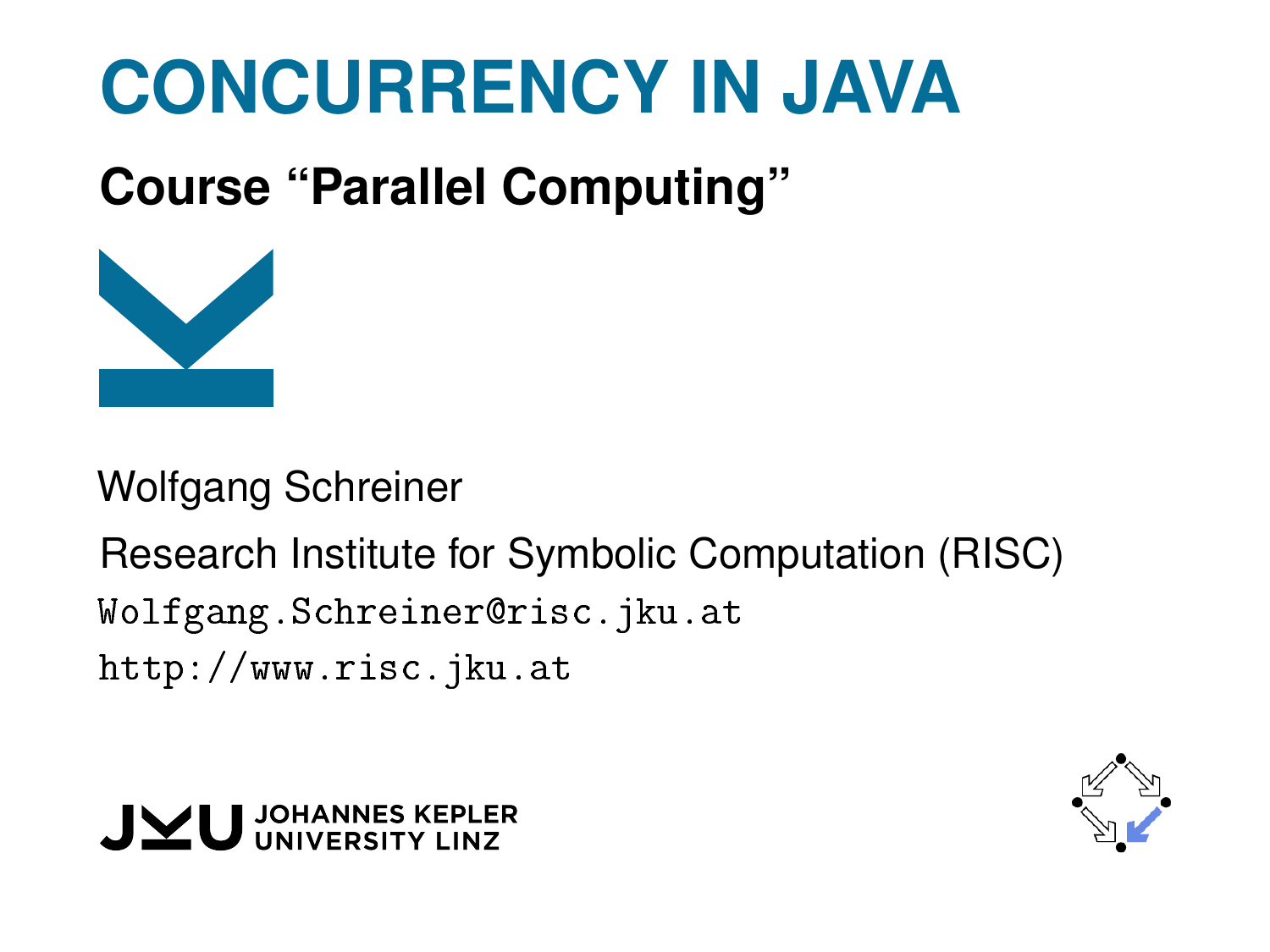• Loading Java 11 (default is Java 6):

```
zusie> module avail
...
zusie> module load jdk/11.0.1+13
Module for jdk 11.0.1+13 loaded.
zusie> java
Picked up _JAVA_OPTIONS: -XX: +UseParallelGC -XX: ParallelGCThreads=4
...
```
#### • Advanced Runtime Options:

```
-XX:+UseParallelGC
```
Enables the use of the parallel scavenge garbage collector (also known as the throughput collector) to improve the performance

of your application by leveraging multiple processors. ...

```
-XX:ParallelGCThreads=N
```
Sets the number of threads used for parallel garbage collection in the young and old generations. ...

-XX:+UseNUMA

Enables performance optimization of an application on a machine with nonuniform memory architecture (NUMA) by increasing the application's use of lower latency memory. ...

#### Additional threads are created for garbage collection.  $1/19$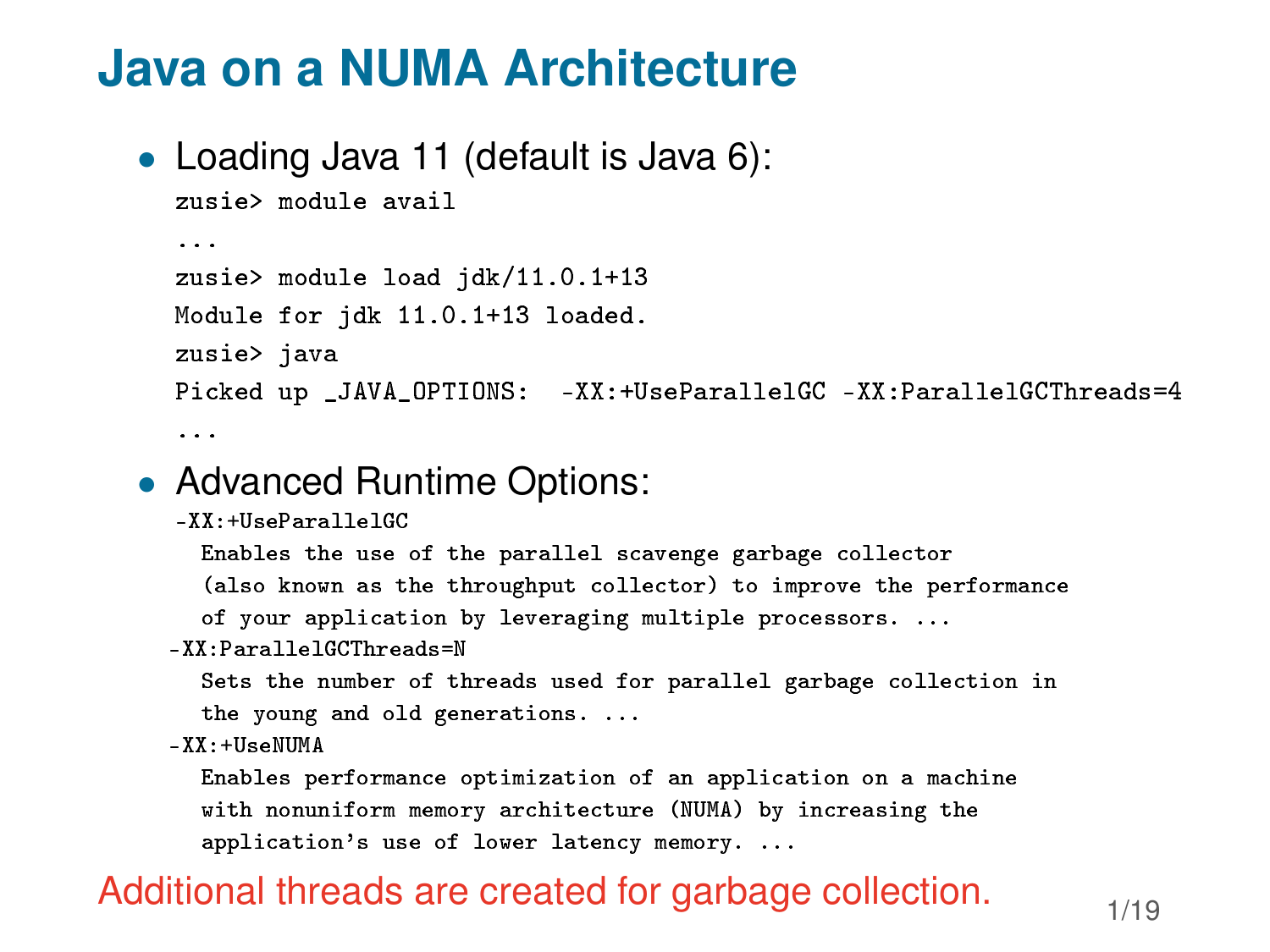• Pinning threads to cores:

zusie> man 1 dplace

Dplace is used to bind a related set of processes to specific cpus or nodes to prevent process migrations. In some cases, this will improve performance since a higher percentage of memory accesses will be to the local node.

... OPTIONS

...

...

...

-c Cpu numbers. Specified as a list of cpus, optionally strided cpu ranges, or a striding pattern. Example:  $"$ -c 1",  $"$ -c 2-4",  $"$ -c 1,4-8,3",  $"$ -c 2-8:3", ...

In some cases, version 2 of numatools will give better performance than version 1. ... In version 2, this memory is usually allocated local to the task's node.

• Pin Java threads to physical cores in current CPU set: zusie> dplace -c 16-31 java ... // all threads on second blade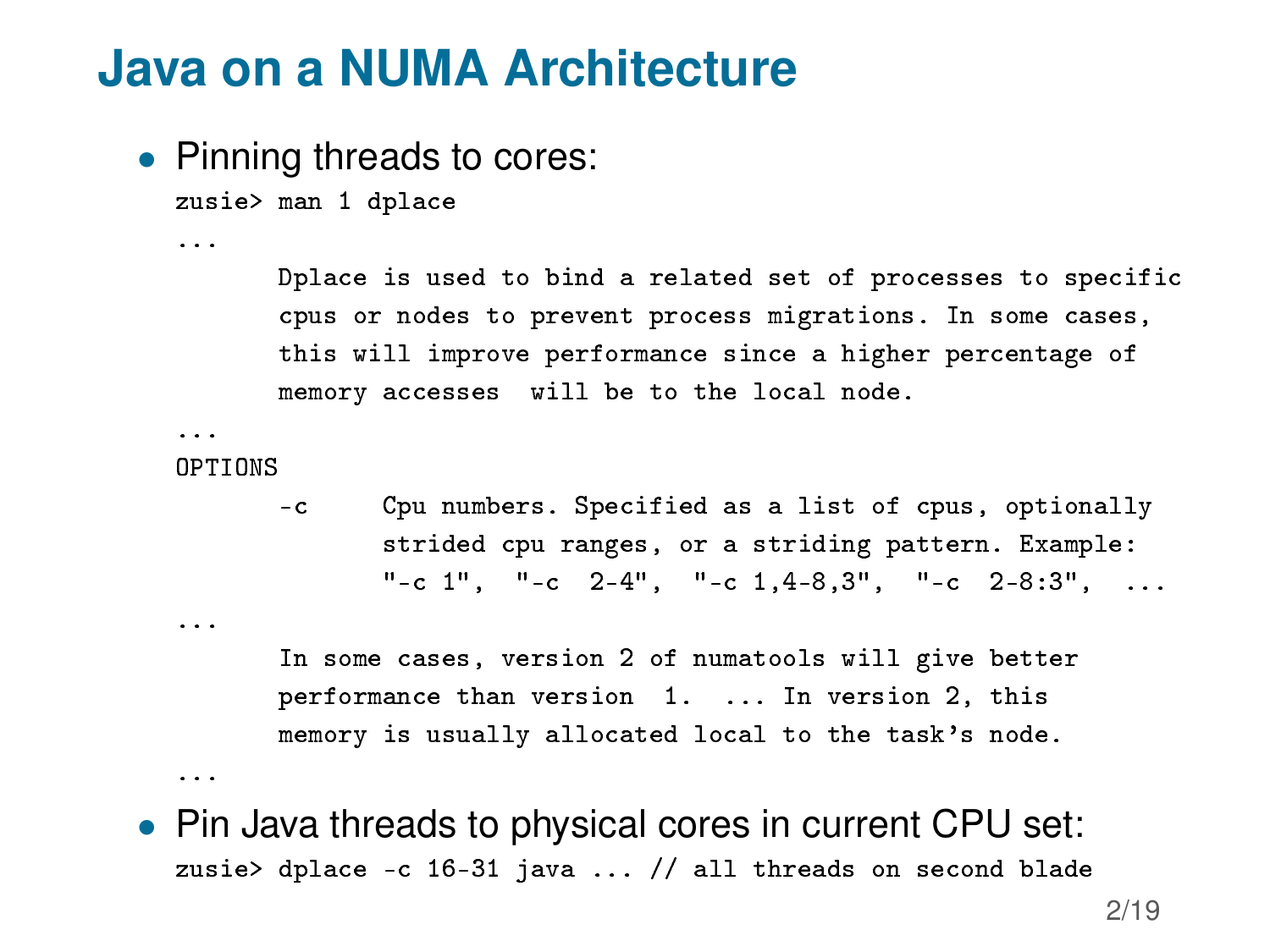• Control NUMA policy for processes or shared memory: zusie> man 1 numactl

```
numactl runs processes with a specific NUMA scheduling
or memory placement policy. ...
```

```
...
```
...

#### OPTIONS

...

```
physcpubind=cpus, -C cpus
```
Only execute process on cpus. ... Physical cpus may be specified as N,N,N or N-N or N,N-N or N-N,N-N and so forth. Relative cpus may be specifed as +N,N,N or +N-N or +N,N-N and so forth. The + indicates that the cpu numbers are relative to the process' set of allowed cpus in its current cpuset. ...

- Place Java threads on physical cores in current CPU set: zusie> numactl -C +16-31 java ... // all threads on second blade
- No pinning: threads may migrate among cores.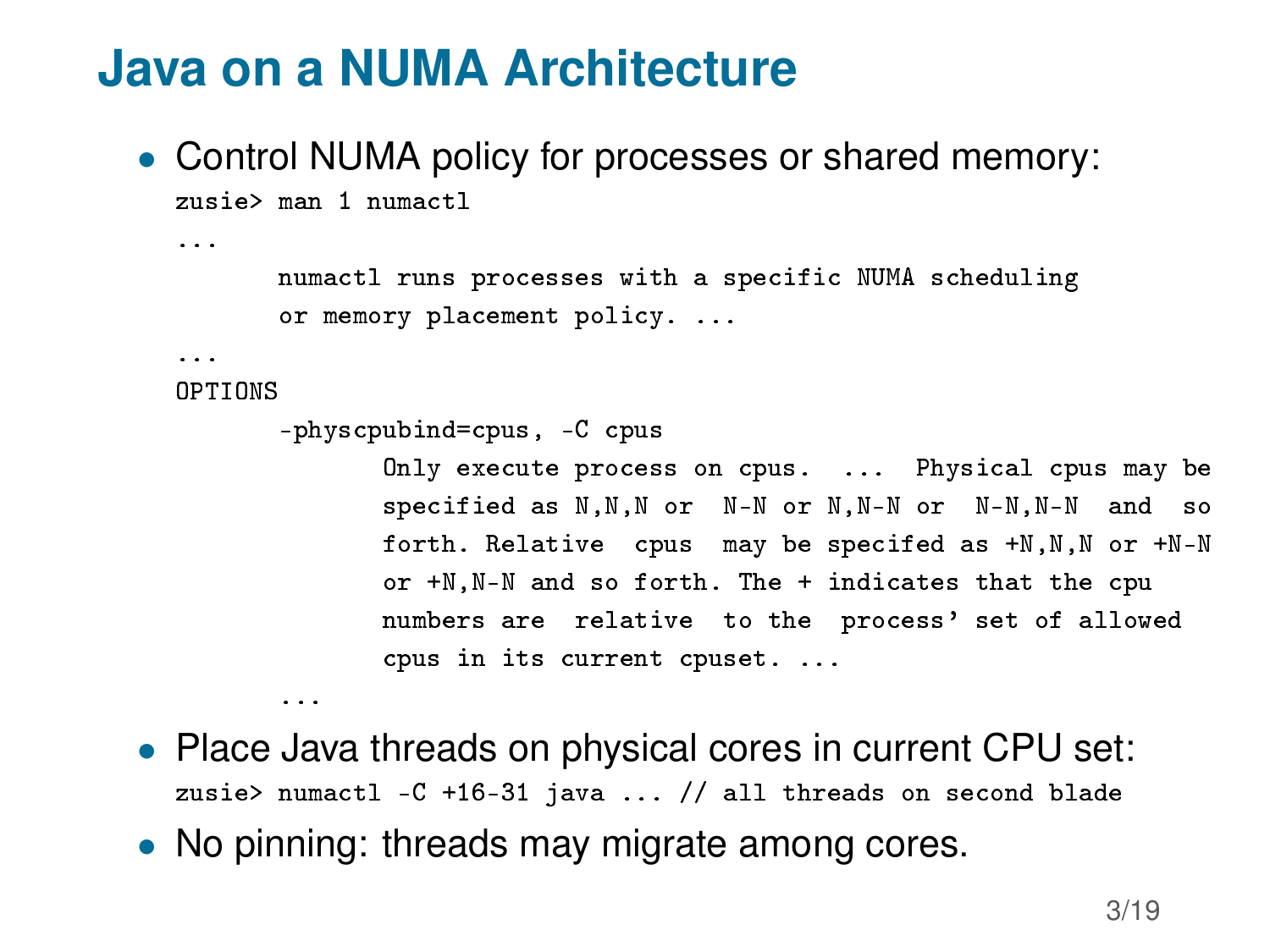#### top  $-H$  -u  $login$ : press f j <ENTER>

top - 08:17:23 up 8 days, 17:01, 12 users, load average: 2.34, 0.53, 0.18 Tasks: 16842 total, 1 running, 16840 sleeping, 1 stopped, 0 zombie Cpu(s): 0.8%us, 0.0%sy, 0.0%ni, 99.2%id, 0.0%wa, 0.0%hi, 0.0%si, 0.0%st Mem: 2051061M total, 1958678M used, 92382M free, 0M buffers Swap: 262143M total, 0M used, 262143M free, 1952269M cached

| PID USER       | PR | NΤ         | VIRT                |                  |            | RES SHR S %CPU %MEM |     | TIME+   | P COMMAND  |
|----------------|----|------------|---------------------|------------------|------------|---------------------|-----|---------|------------|
| 331708 k313270 | 20 |            | 0 62444             |                  | 15m 1972 R | 20                  | 0.0 | 0:08.14 | $529$ top  |
| 331467 k313270 | 20 | 0          |                     | 106m 2536 1476 S |            | 0                   | 0.0 | 0:00.02 | $513$ sshd |
| 331468 k313270 | 20 |            | 0 55824 5704 2776 S |                  |            | 0                   | 0.0 | 0:00.10 | 10 bash    |
| 331633 k313270 | 20 | $^{\circ}$ |                     | 106m 2536 1476 S |            | 0                   | 0.0 | 0:00.02 | $513$ sshd |
| 331634 k313270 | 20 |            | 0 55824 5724 2796 S |                  |            | 0                   | 0.0 | 0:00.10 | 580 bash   |
| 331709 k313270 | 20 |            | 0 32.8g 116m 12m S  |                  |            | 0                   | 0.0 | 0:00.01 | 64 java    |
| 331710 k313270 | 20 |            | 0 32.8g 116m 12m S  |                  |            | 0                   | 0.0 | 0:00.29 | 65 java    |
| 331711 k313270 | 20 |            | 0 32.8g 116m 12m S  |                  |            | 0                   | 0.0 | 0:00.00 | 66 java    |
| 331712 k313270 | 20 |            | $0.32.8g$ 116m      |                  | 12m S      | 0                   | 0.0 | 0:00.00 | 67 java    |
| 331713 k313270 | 20 |            | $0.32.8g$ 116m      |                  | 12m S      | 0                   | 0.0 | 0:00.00 | 68 java    |
| 331714 k313270 | 20 |            | 0 32.8g 116m 12m S  |                  |            | 0                   | 0.0 | 0:00.00 | 69 java    |
| 331715 k313270 | 20 |            | $0.32.8g$ 116m      |                  | 12m S      | 0                   | 0.0 | 0:00.00 | 70 java    |

Column "P": the core executing the thread.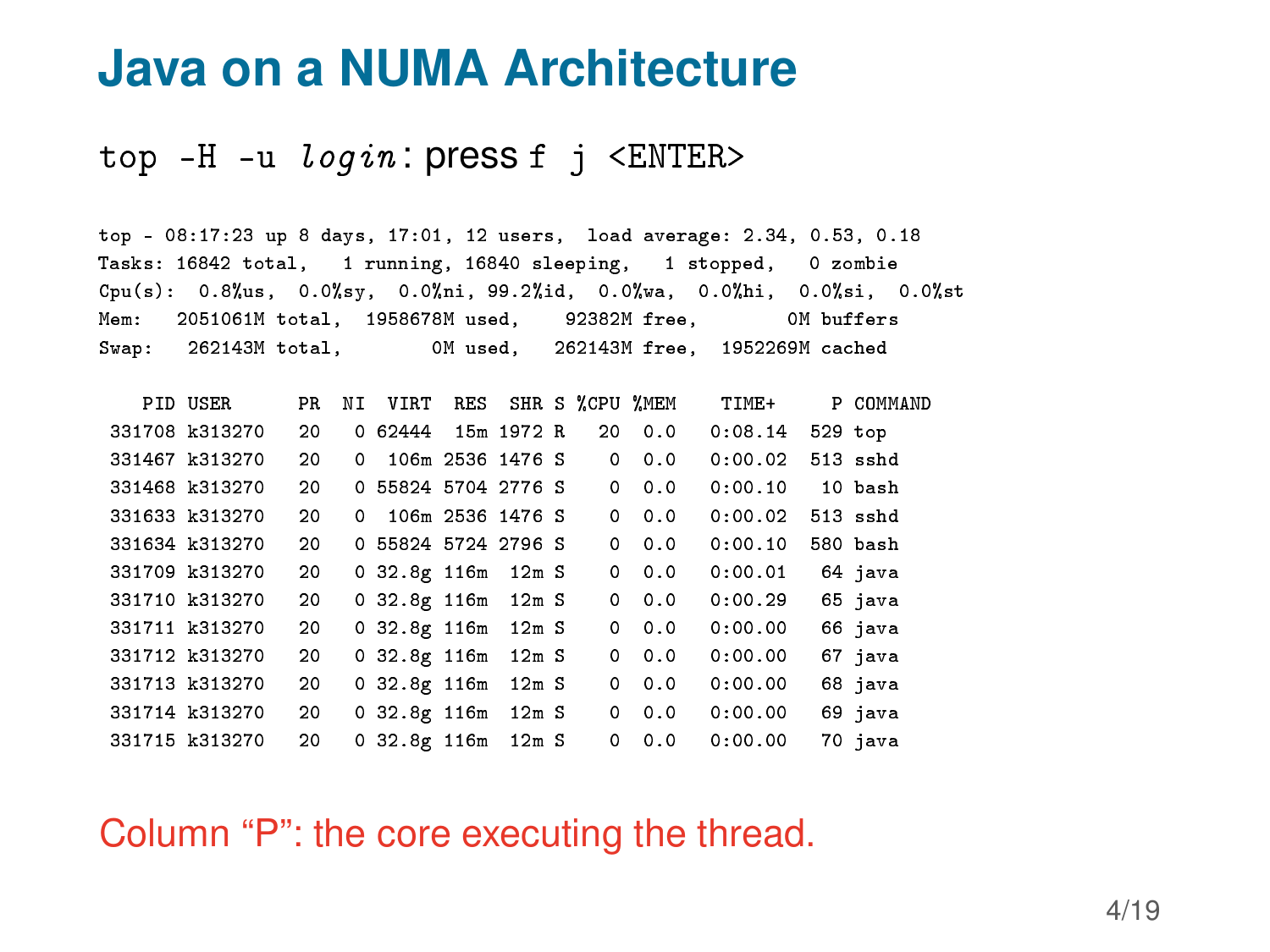## **Multi-Threading in Java**

```
public class HelloRunnable
    implements Runnable {
  public void run() {
   System.out.println("Hello!");
 }
}
```

```
public static
void main(String args[]) {
  Thread t =new Thread(new HelloRunnable());
 t.start();
 try \{ t.join() \}catch(InterruptedException e) { }
}
```

```
public class HelloThread
    extends Thread {
  public void run() {
    System.out.println("Hello!");
  }
}
```

```
public static
void main(String args[]) {
  Thread t =new HelloThread();
  t.start();
  try \{ t.join() \}catch(InterruptedException e) { }
}
```
Creating threads and waiting for their termination.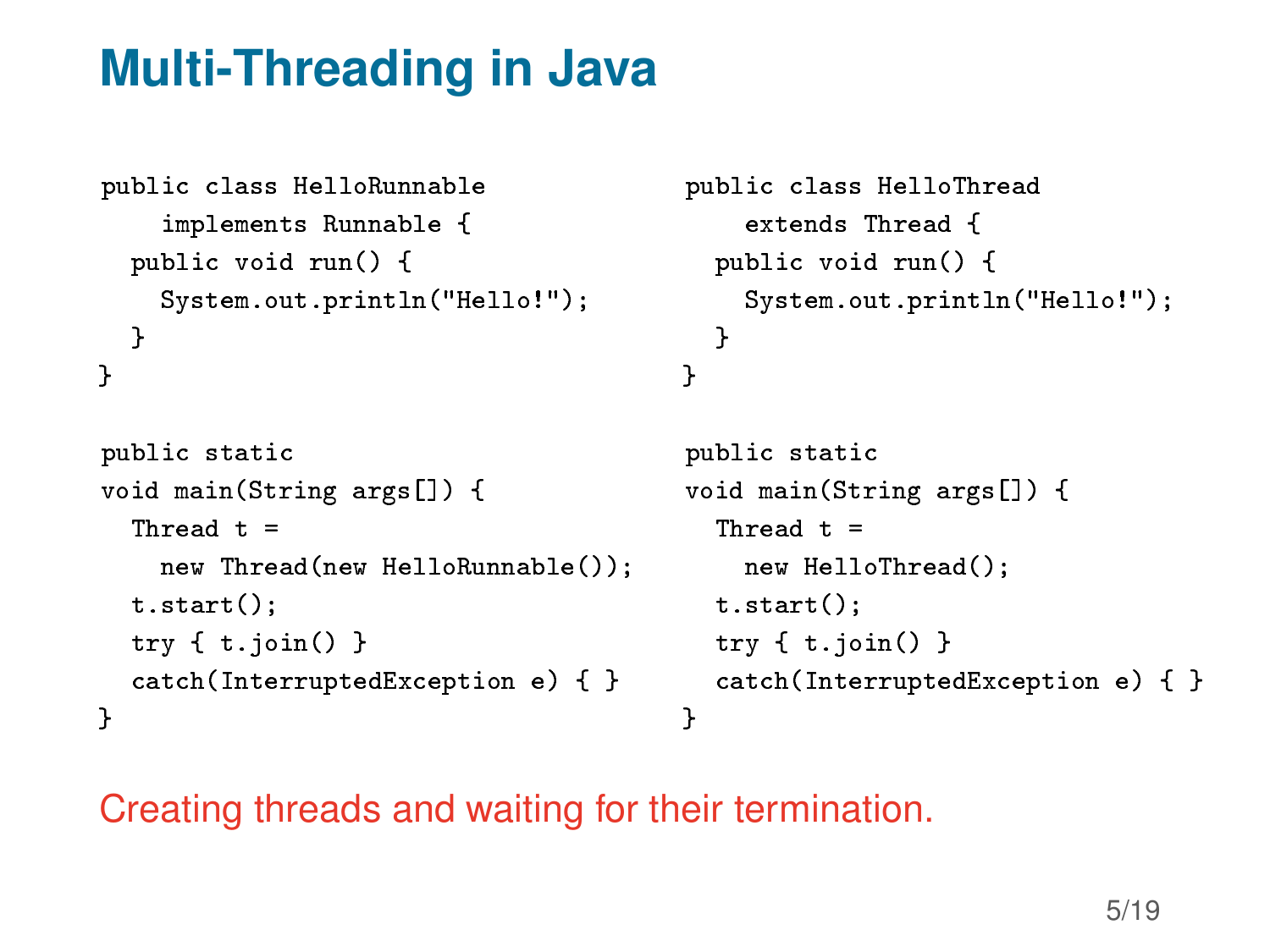## **Example: Matrix Multiplication**

}

public class MatMultThreads {

```
private static int N;
private static int T;
private static double[][] A;
private static double[][] B;
private static double[][] C;
private static final class MultThread
    extends Thread {
  private int begin; private int end;
  public MultThread(int begin, int end) {
   this.begin = begin; this.end = end;
  }
  public void run() {
    for (int i = \text{begin}; i < \text{end}; i++){
      for (int i = 0; i < N; i++) {
        C[i][i] = 0;
        for (int k = 0; k < N; k++)
          C[i][i] += A[i][k]*B[k][i];}
   }
 }
}
```

```
private static void multiply() {
  int n = N/T;
  Thread[] thread = new MultThread[T];
  for (int i = 0; i < T; i++) {
    thread[i] =
      new MultThread(i*n, Math.min((i+1)*n,N));
    thread[i].start();
  }
  try {
    for (int i = 0; i < T; i++)thread[i].join();
  }
  catch(InterruptedException e) { }
}
public static void main(String[] args) {
  ...
  try {
    N = Integer.parseInt(args[0]);
    T = Integer.parseInt(args[1]);
  }
  catch(NumberFormatException e) { return; }
  A = new double[N][N];B = new double[N][N];C = new double[NI[N];
  multiply();
}
```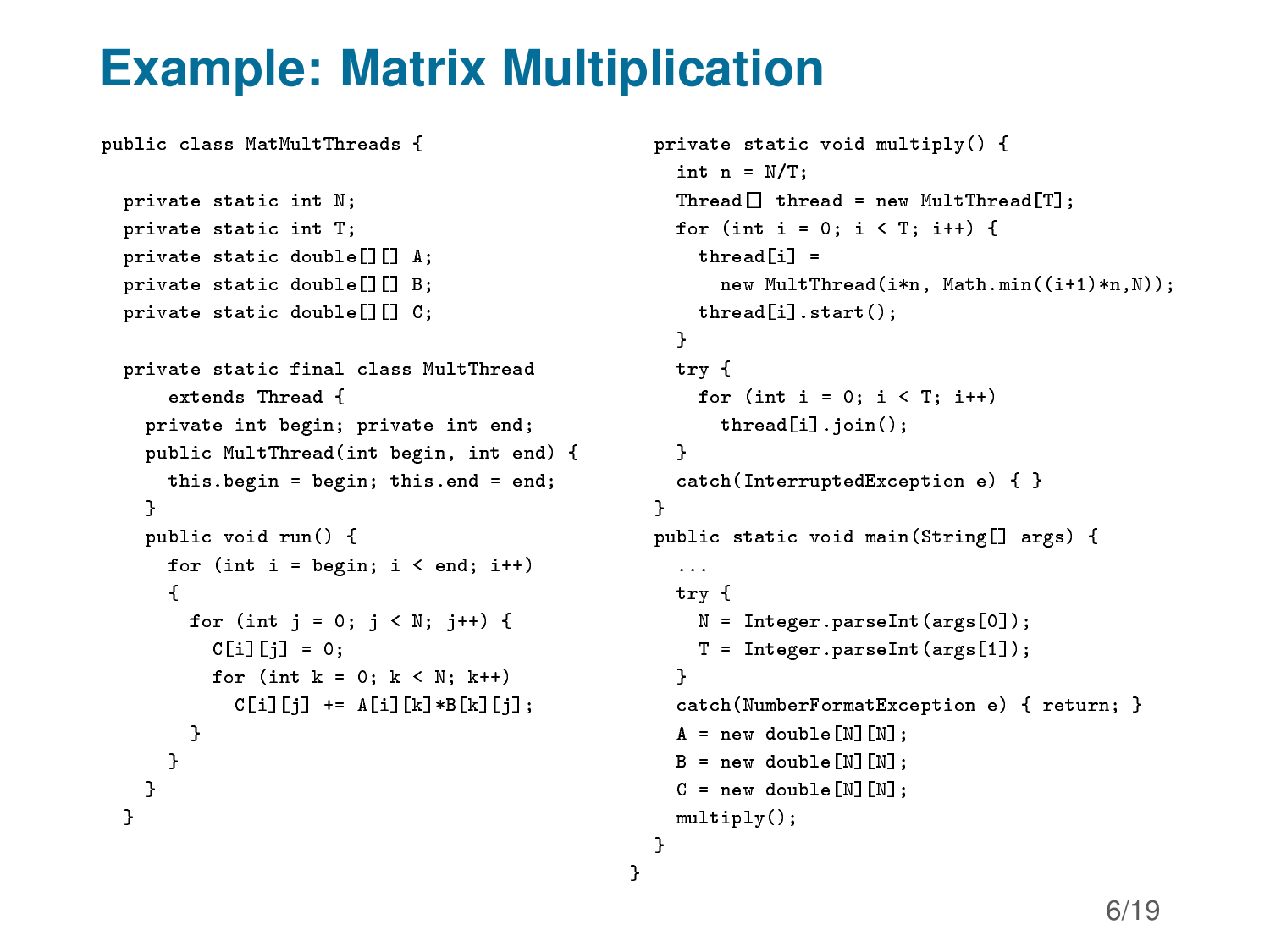# **Synchronization of Threads**

```
• Svnchronized methods:
```

```
public class SynchronizedCounter {
  private int c = 0;
  public synchronized void increment() { c++; }
  public synchronized int value() { return c; }
}
```
• Synchronized statements:

```
public static void push(List<String> list, String name) {
  synchronized(list) { list.add(name); }
}
public static void pop(List<String> list) {
  synchronized(list) { list.remove(list.size()-1); }
}
```
The executions of two synchronized methods/statements on the same lock object do not overlap.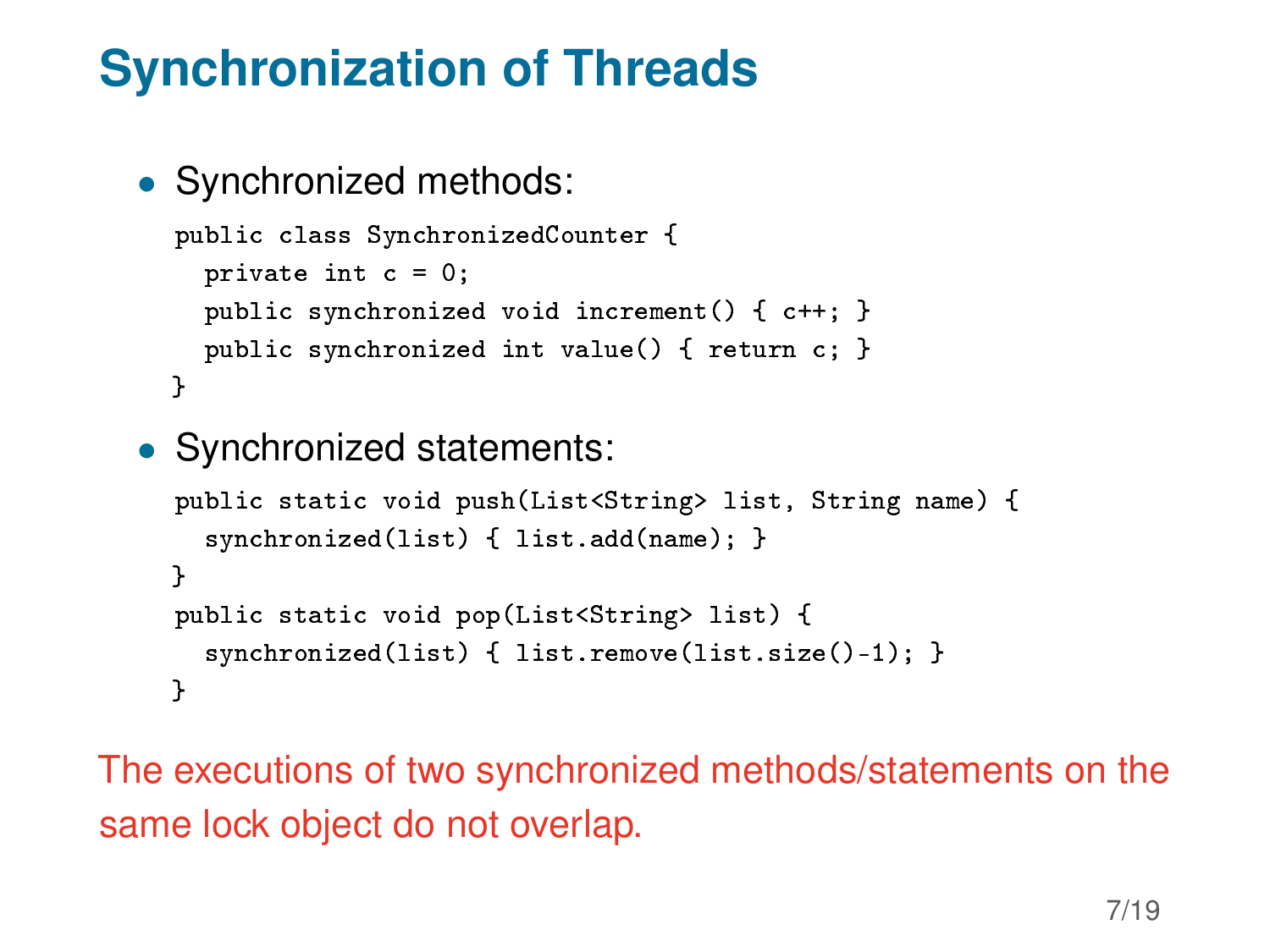# **Example: Dynamic Task Scheduling**

public class MatMultWorkers {

```
private static int N;
private static int T;
private static double[][] A;
private static double[][] B;
private static double<sup>[1][]</sup> C;
private static int rows;
```

```
private static final class MultWorker
  extends Thread {
  public void run() {
    while (true) {
      int i;
      synchronized (C) {
        i = rows;
        rows++;
      }
      if (i >= N) return;
      for (int i = 0; j < N; i++)C[i][i] = 0;
        for (int k = 0; k < N; k++)
          C[i][i] += A[i][k] *B[k][i];
      }
    }
```
} }

```
private static void multiply() {
   int n = N/T;
   Thread[] thread = new MultWorker[T];
   for (int i = 0; i < T; i+1)
   {
     thread[i] = new MultWorker();
     thread[i].start();
   }
   try
   {
     for (int i = 0; i < T; i+1)
       thread[i].join();
   }
   catch(InterruptedException e) { }
 }
 public static void main(String[] args) {
   ...
   try {
     N = Integer.parseInt(args[0]);
     T = Integer.parseInt(args[1]);
   }
   catch(NumberFormatException e) { return; }
   A = new double[N][N];B = new double[N][N];
   C = new double[N][N];rows = 0;
   multiply();
 }
} 8/19
```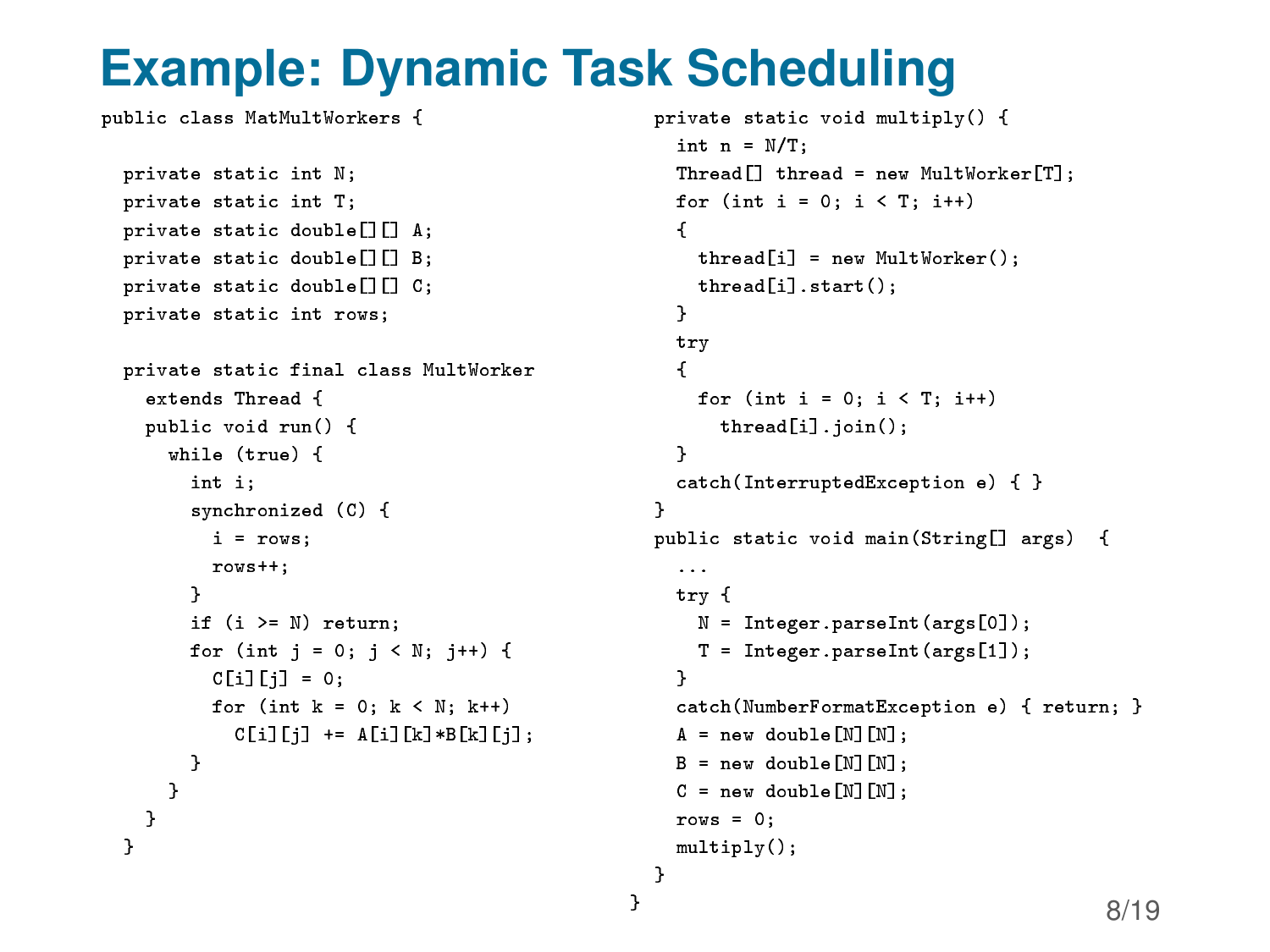# **Memory Consistency Properties**

Be careful: the effect of a write action by one thread is only guaranteed to be seen by the read action of another thread, if the actions are in the (transitive) happens-before relationship:

- Each action in a thread happens-before every later action (in program order) in the same thread.
- A synchronized method or statement exit happens-before every subsequent synchronized entry on the same lock object.
- A write to a volatile field happens-before every read to the same field.
- The start of a thread happens-before all actions of the thread.
- All actions of a thread happen-before every join of the thread.

The constructs synchronized, volatile, start and join define the happens-before relationship of a program.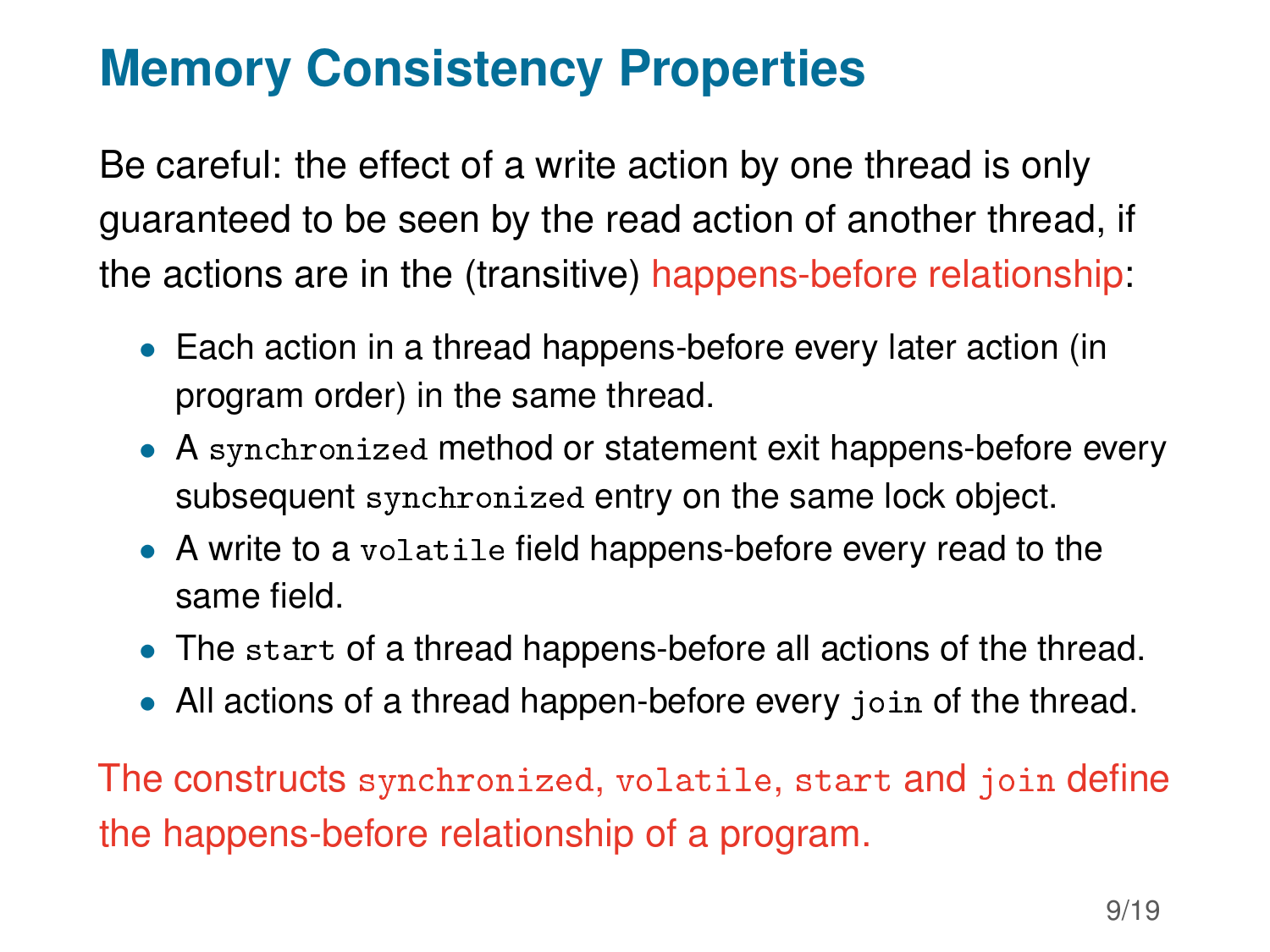# **The High-Level Concurrency API**

Package java.util.concurrent.

- Lock objects
	- Package java.util.concurrent.locks
- Executors
	- Executor interfaces, thread pools, the Fork/Join framework.
- Concurrent collections
	- Interfaces BlockingQueue, ConcurrentMap,
		- ConcurrentNavigableMap.
- Atomic variables
	- Package java.util.concurrent.atomic
- Pseudorandom numbers from multiple threads.
	- Class ThreadLocalRandom

We will investigate the "executors" in more detail.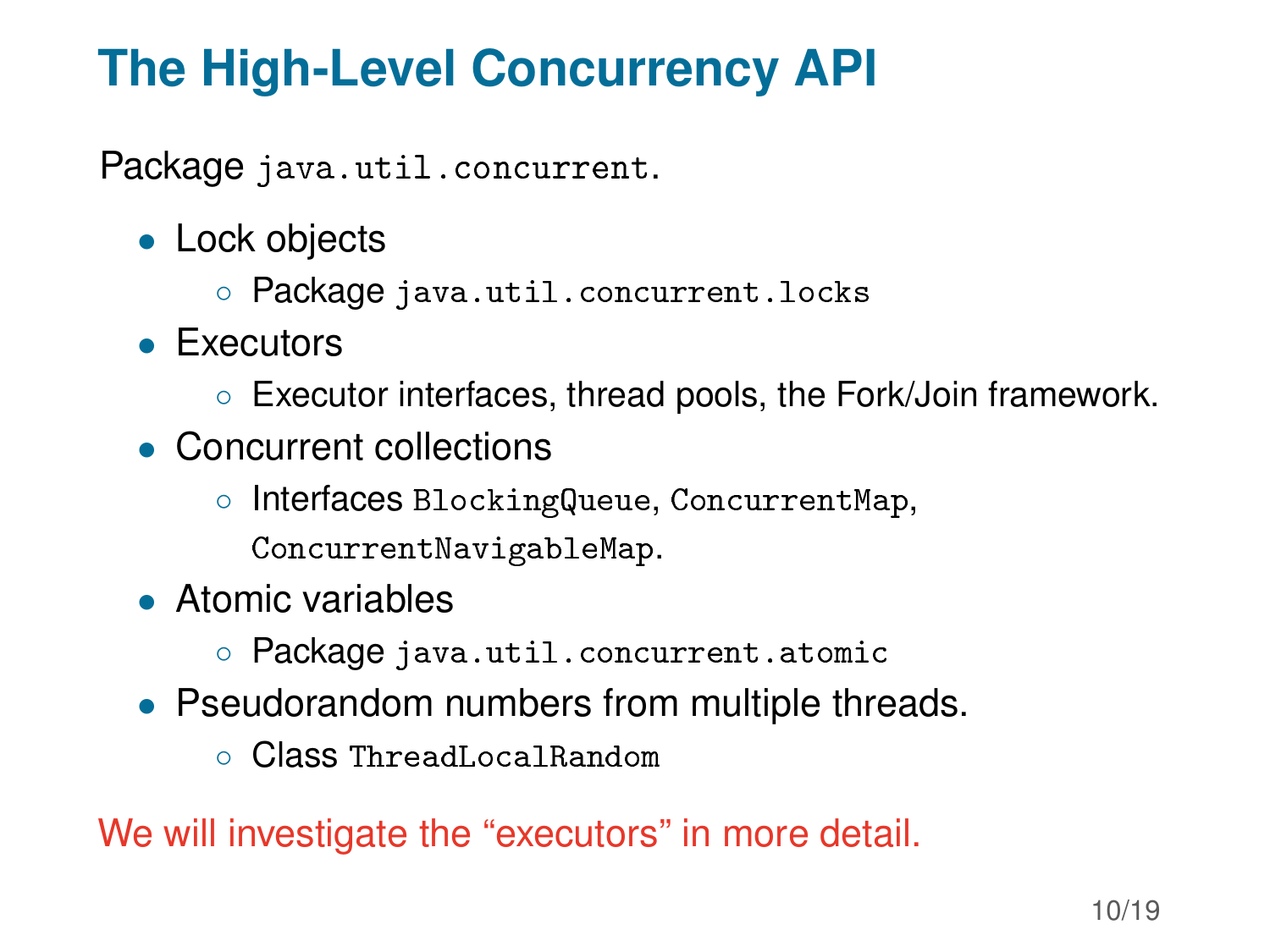#### **Executors**

- Core idea: separate "tasks" from "threads".
	- Tasks: computations to be performed.
	- Threads: the unit of execution mapped to a processor core.
- Executors: an object that executes tasks.
	- Receives tasks and schedules them on a pool of threads.
- Tasks may or may not return a result:
	- interface Executor:

```
void execute(Runnable command)
interface Runnable { void run(); }
```
◦ interface ExecutorService:

```
<T> Future<T> submit(Callable<T> task)
    Future<?> submit(Runnable task)
interface Callable<T> \{T \text{ call}() : ... \}interface Future<T> { T get(); ... }
```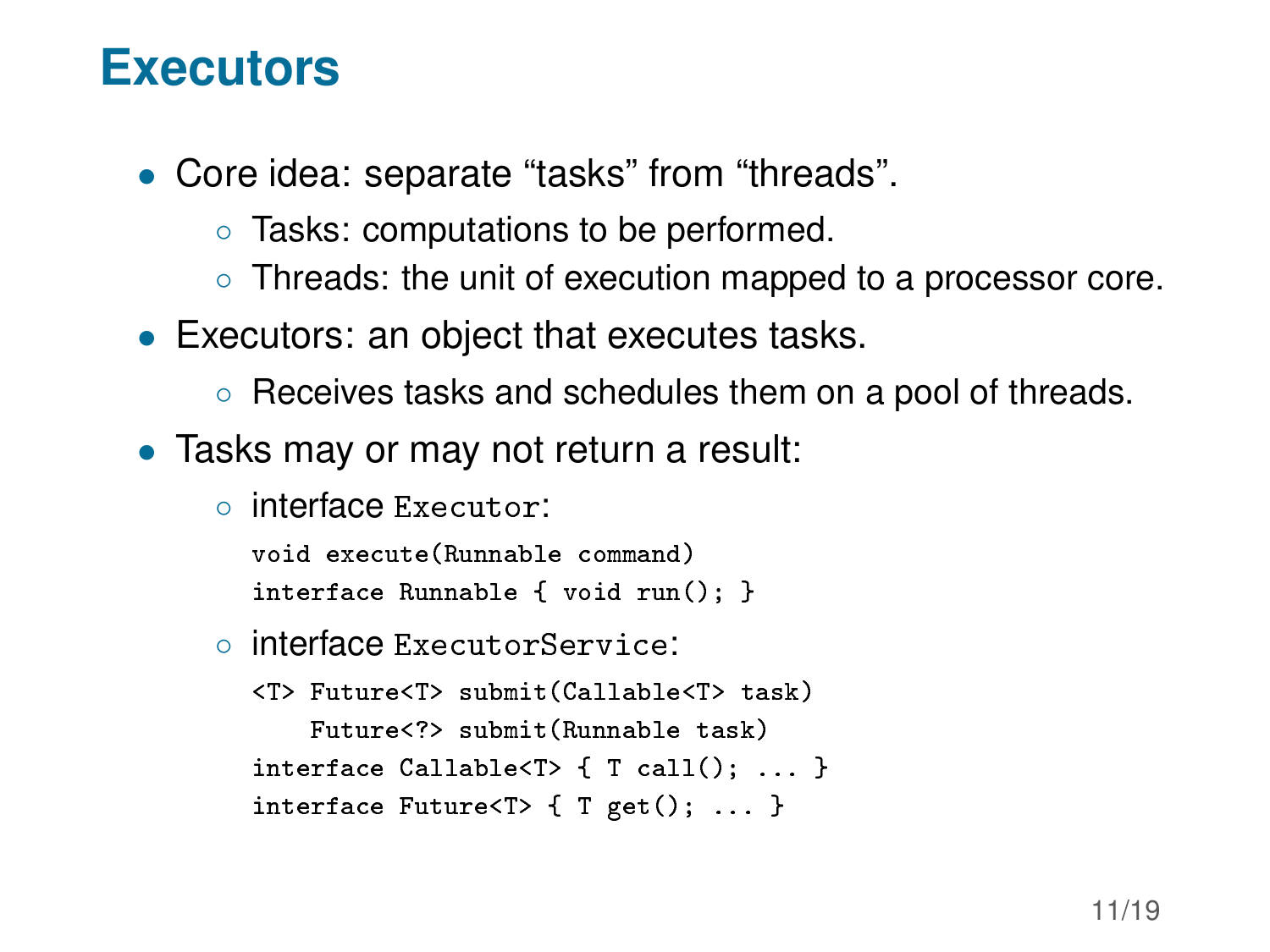#### **Thread Pools**

#### • Factory methods of class Executors:

static ExecutorService newFixedThreadPool(int nThreads)

Creates a thread pool that reuses a fixed number of threads operating off a shared unbounded queue.

static ExecutorService newSingleThreadExecutor()

Creates an Executor that uses a single worker thread

operating off an unbounded queue.

static ExecutorService newWorkStealingPool(int parallelism)

Creates a thread pool that maintains enough threads to support given parallelism level, and may use multiple queues to reduce contention.

#### • Manual creation of a ThreadPoolExecutor:

ThreadPoolExecutor(int corePoolSize, int maximumPoolSize,

long keepAliveTime, TimeUnit unit,

BlockingQueue<Runnable> workQueue)

Creates a new ThreadPoolExecutor with the given initial parameters and default thread factory and rejected execution handler.

Creation may be also parameterized by a "thread factory".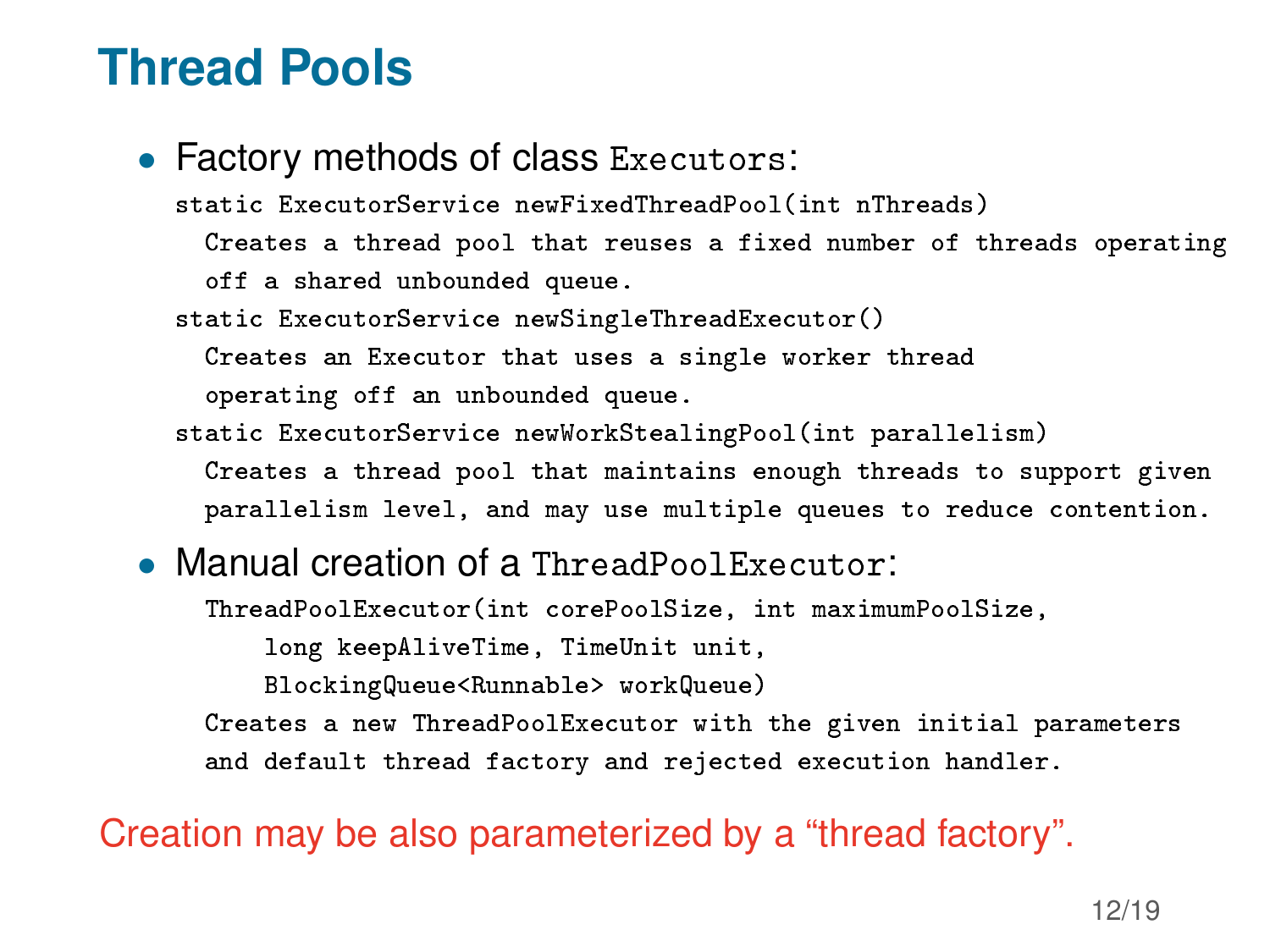### **Example: Tasks without Results**

}

```
import java.util.*;
import java.util.concurrent.*;
public class MatMultPool {
 private static int N;
 private static int T;
 private static double[][] A;
 private static double[][] B;
 private static double[][] C;
 private static final class MultTask
      implements Runnable {
    private int i;
    public MultTask(int i) {
     this.i = i;
    }
    public void run() {
      for (int i = 0; i < N; i++) {
        C[i][i] = 0;for (int k = 0; k < N; k++)
          C[i][i] += A[i][k]*B[k][i];
     }
   }
 }
```

```
private static void multiply() {
   ExecutorService pool =
     Executors.newFixedThreadPool(T);
   VectorCHuturac?) > result =
     new Vector<Future<?> >(N);
   for (int i = 0; i < N; i+1)
     result.add(pool.submit(new MultTask(i)));
   try {
     for (int i = 0; i < N; i++)result.get(i).get();
   }
   catch (InterruptedException e) { }
   catch (ExecutionException e) { }
   pool.shutdown();
 }
public static void main(String[] args) {
   ...
   try
   {
     N = Integer.parseInt(args[0]);
     T = Integer.parseInt(args[1]);
   }
   catch(NumberFormatException e) { return; }
   A = new double[N][N];B = new double[N][N];C = new double[N][N];multiply();
}
                                         13/19
```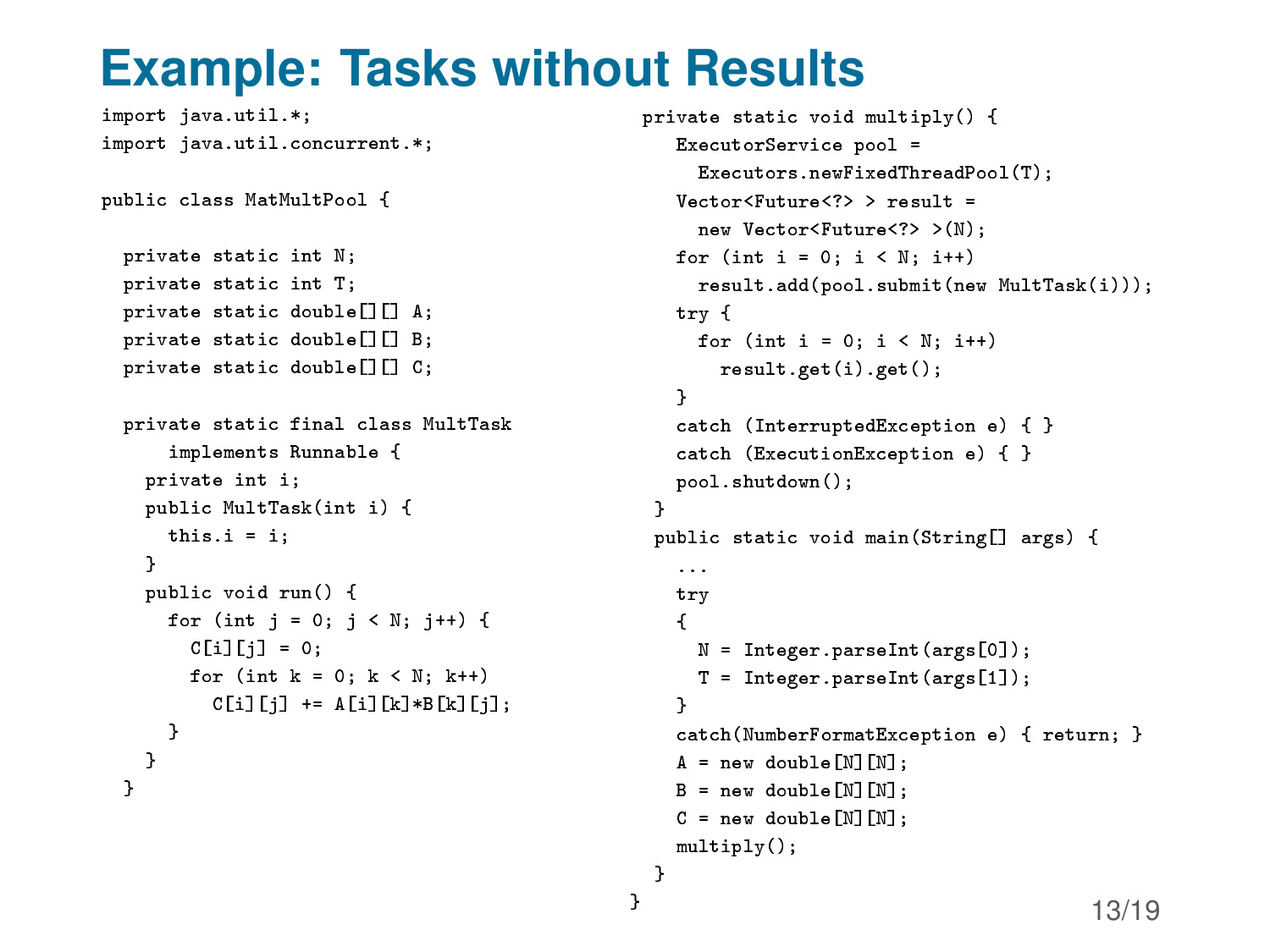## **Example: Tasks with Results**

```
import java.util.*;
import java.util.concurrent.*;
public class MatMultFuture {
 private static int N;
 private static int T;
 private static double[][] A;
 private static double[][] B;
 private static double[][] C;
 private static final class MultResult
      implements Callable<double[]> {
    private int i;
    public MultResult(int i) {
      this.i = i;
    }
    public double[] call() throws Exception
    {
      double[] C = new double[N];
      for (int i = 0; j < N; j++){
        C[i] = 0;for (int k = 0; k < N; k++)
          C[j] += A[i][k]*B[k][j];}
      return C;
    }
  }
```

```
private static void multiply() {
  ExecutorService pool =
    Executors.newFixedThreadPool(T);
  VectorCHutureddouble[] \geq 2 result =
    new Vector<Future<double[]> >(N);
  for (int i = 0; i \lt N; i^{++})
    result.add(pool.submit(new MultResult(i)));
  try {
   for (int i = 0; i < N; i++)C[i] = result.get(i).get();
  }
  catch(InterruptedException e) { }
  catch(ExecutionException e) { }
  pool.shutdown();
}
public static void main(String[] args) {
  ...
  try
  {
    N = Integer.parseInt(args[0]);
    T = Integer.parseInt(args[1]);
  }
  catch(NumberFormatException e) { return; }
  A = new double[N][N];B = new double[N][N];C = new double[N][];
  multiply();
}
```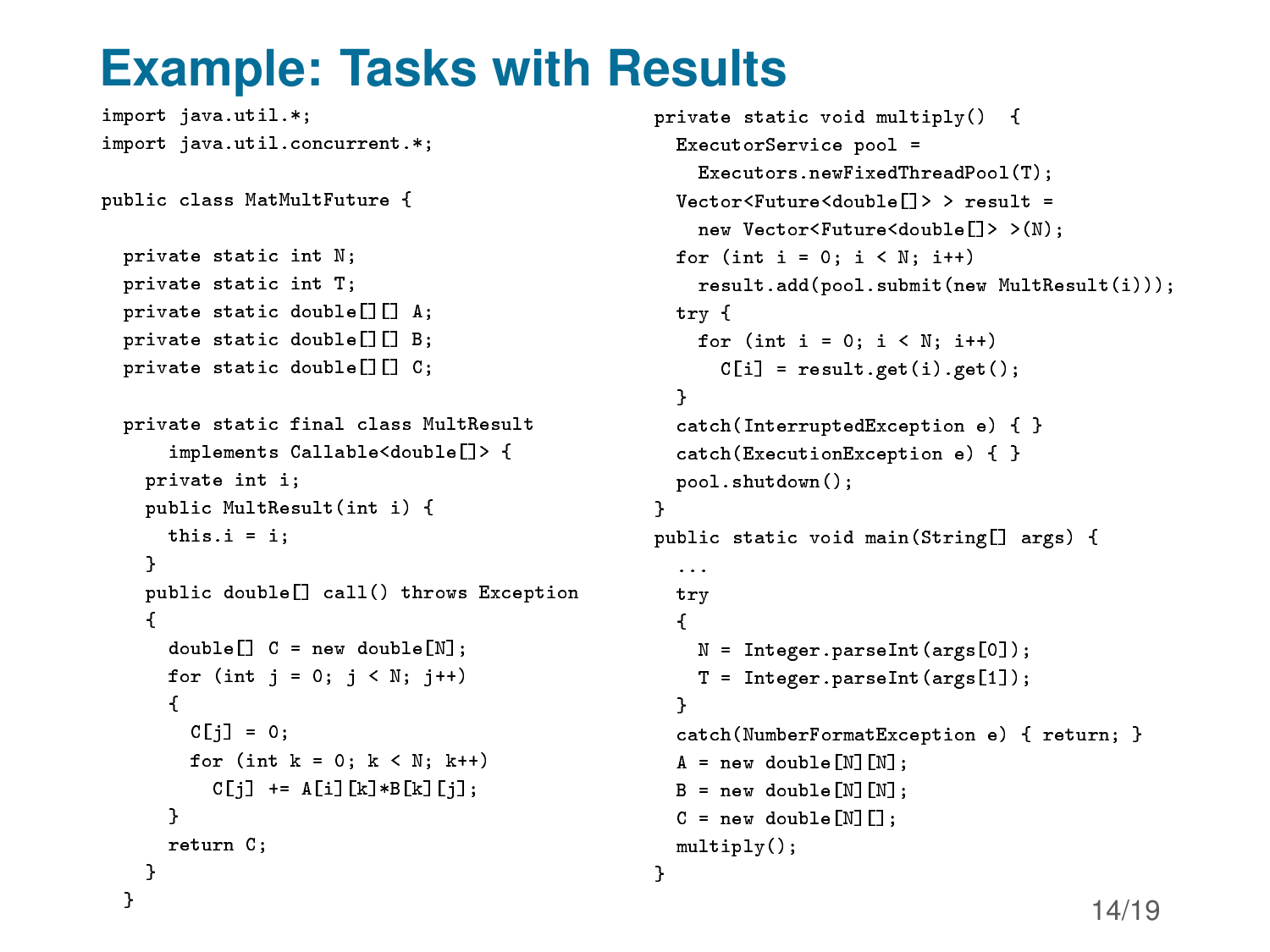# **The Fork/Join Framework**

A framework for recursive tasks.

• Class ForkJoinPool

```
ForkJoinPool(int parallelism)
```

```
<T> ForkJoinTask<T> submit(ForkJoinTask<T> task)
```
• Abstract class ForkJoinTask<T>:

```
ForkJoinTask<T> fork()
public final T join()
static void invokeAll(ForkJoinTask<?>... tasks)
```
- Abstract subclass RecursiveAction: protected abstract void compute()
- Abstract subclass RecursiveTask<T>: protected abstract T compute()

Applies *work stealing*: when one thread runs out of tasks, it steals tasks created by another thread.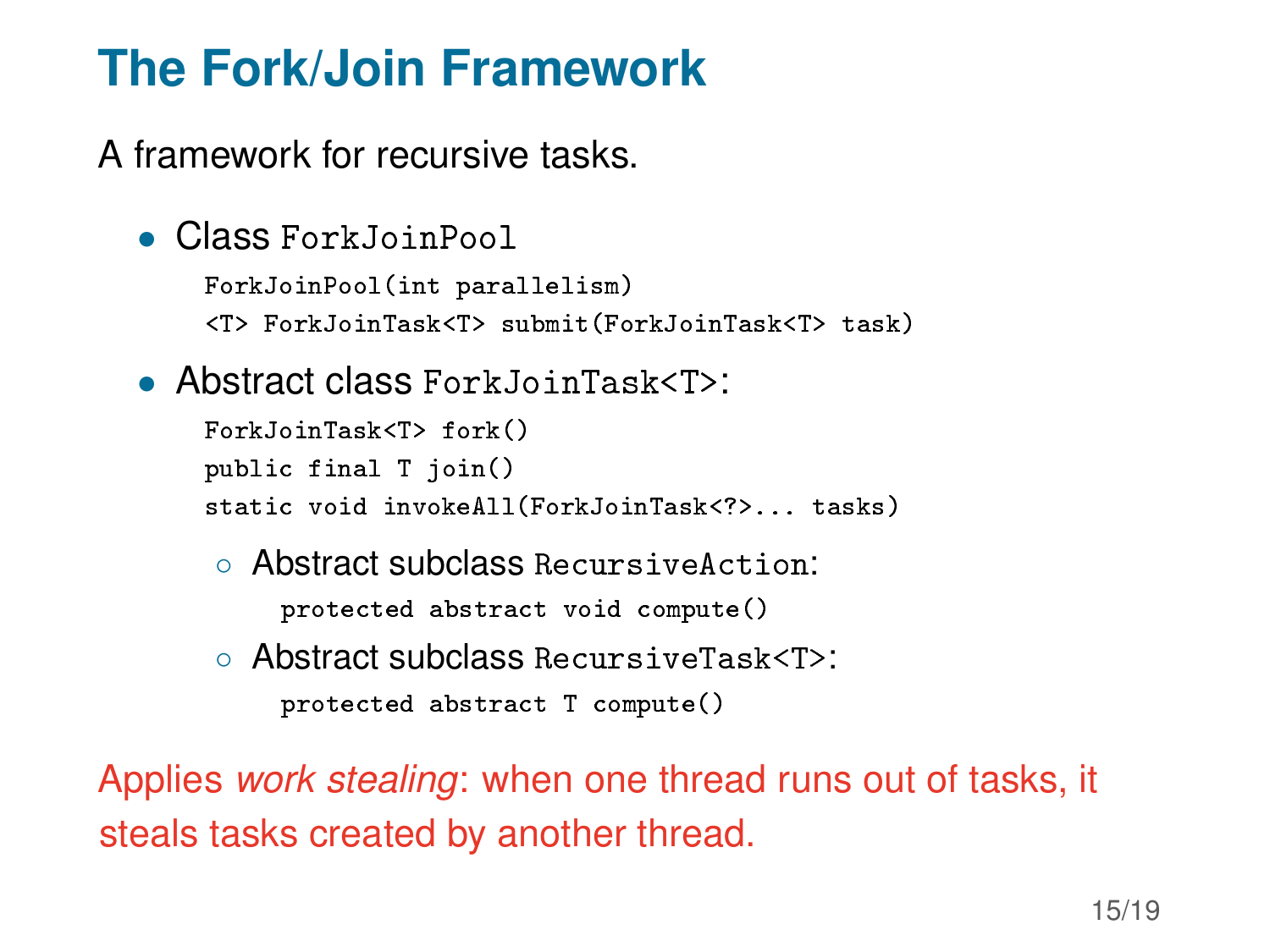# **Example: Recursive Tasks**

```
import java.util.*;
import java.util.concurrent.*;
public class MatMultRec {
 private static int N;
 private static int T;
 private static double[][] A;
 private static double[][] B;
 private static double[][] C;
 private static final class MultRec
      extends RecursiveAction {
    private int begin; private int end;
    public MultRec(int begin, int end) {
      this.begin = begin; this.end = end;
    }
    public void compute() {
     if (begin == end-1) {
        int i = begin;
        for (int i = 0; i < N; i++) {
          C[i][i] = 0;for (int k = 0; k < N; k++)
            C[i][i] += A[i][k]*B[k][i];
        }
      }
      else if (begin < end) {
        int mid = (begin+end)/2;
        invokeAll(new MultRec(begin, mid), new MultRec(mid, end));
      }
    }
  }
                                                   }
                                                     ...
                                                     try {
                                                     }
                                                     multiply();
                                                   }
                                                 }
```

```
private static void multiply() {
  ForkJoinPool pool = new ForkJoinPool(T);
  ForkJoinTask<Void> task =
    pool.submit(new MultRec(0,N));
  task.join();
  pool.shutdown();
public static void main(String[] args) {
    N = Integer.parseInt(args[0]);
    T = Integer.parseInt(args[1]);
  catch(NumberFormatException e) { return; }
  A = new double[N][N];B = new double[N][N];
  C = new double[N][N];
```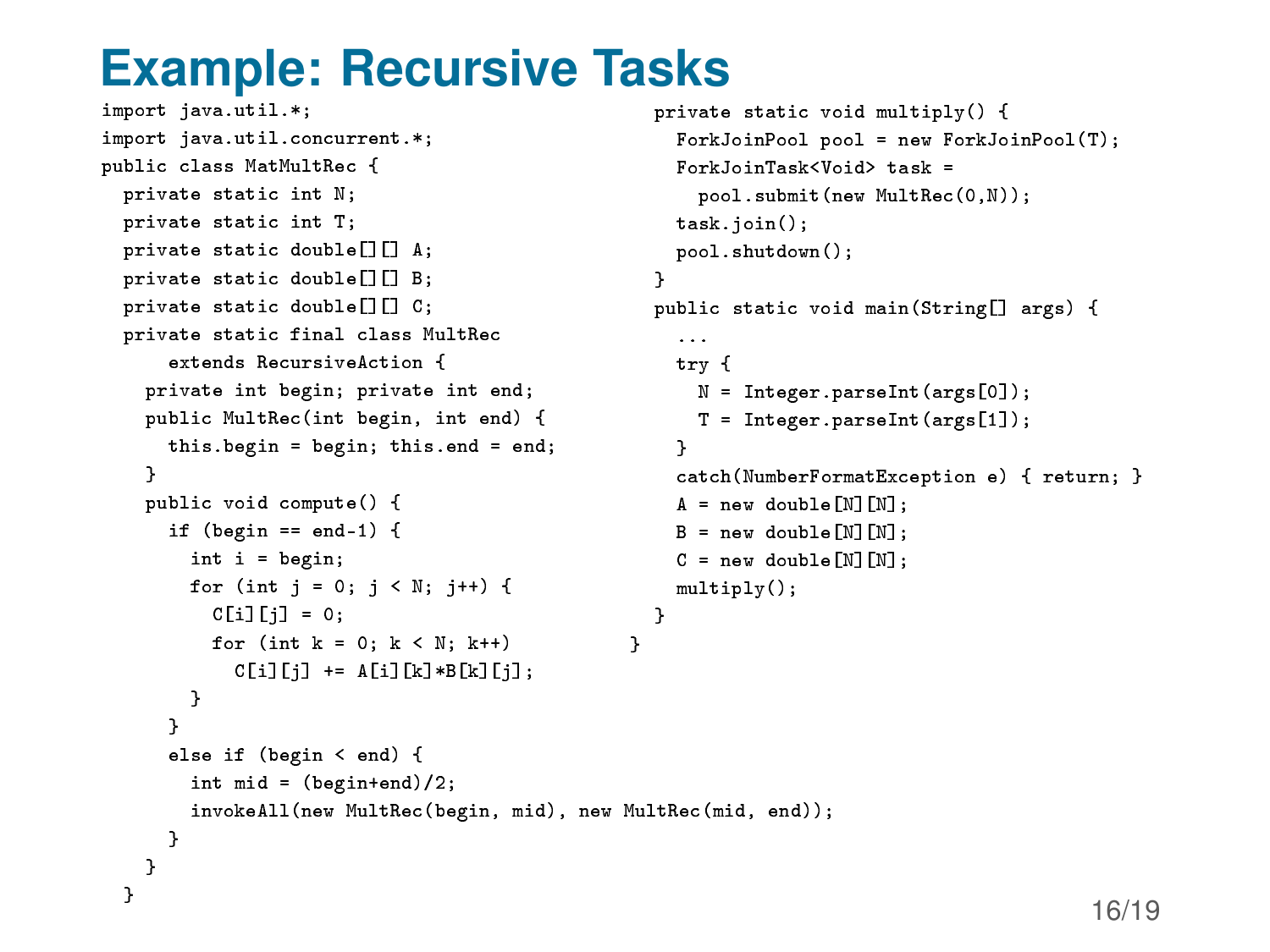# **Distributed Memory Programming**

- Use networking API for "message passing" programming.
	- TCP-based sockets for transfering streams of bytes.
- On a remote node a server process has to be started.
	- For instance, by "secure shell".
	- Process waits on some port for connection requests.
	- By accepting a request, server receives socket to client.
- Client processes may request connections to the server.
	- Server identified by IP address and port number.
	- Upon acceptance, client receives socket to server.
- Sockets provide conventional input/output streams.
	- Standard I/O operations may be used for communication.
	- Output has to be (explicitly/automatically) flushed.

Low-level approach; there also exist high level alternatives, e.g., Java Remote Method Invocation (RMI).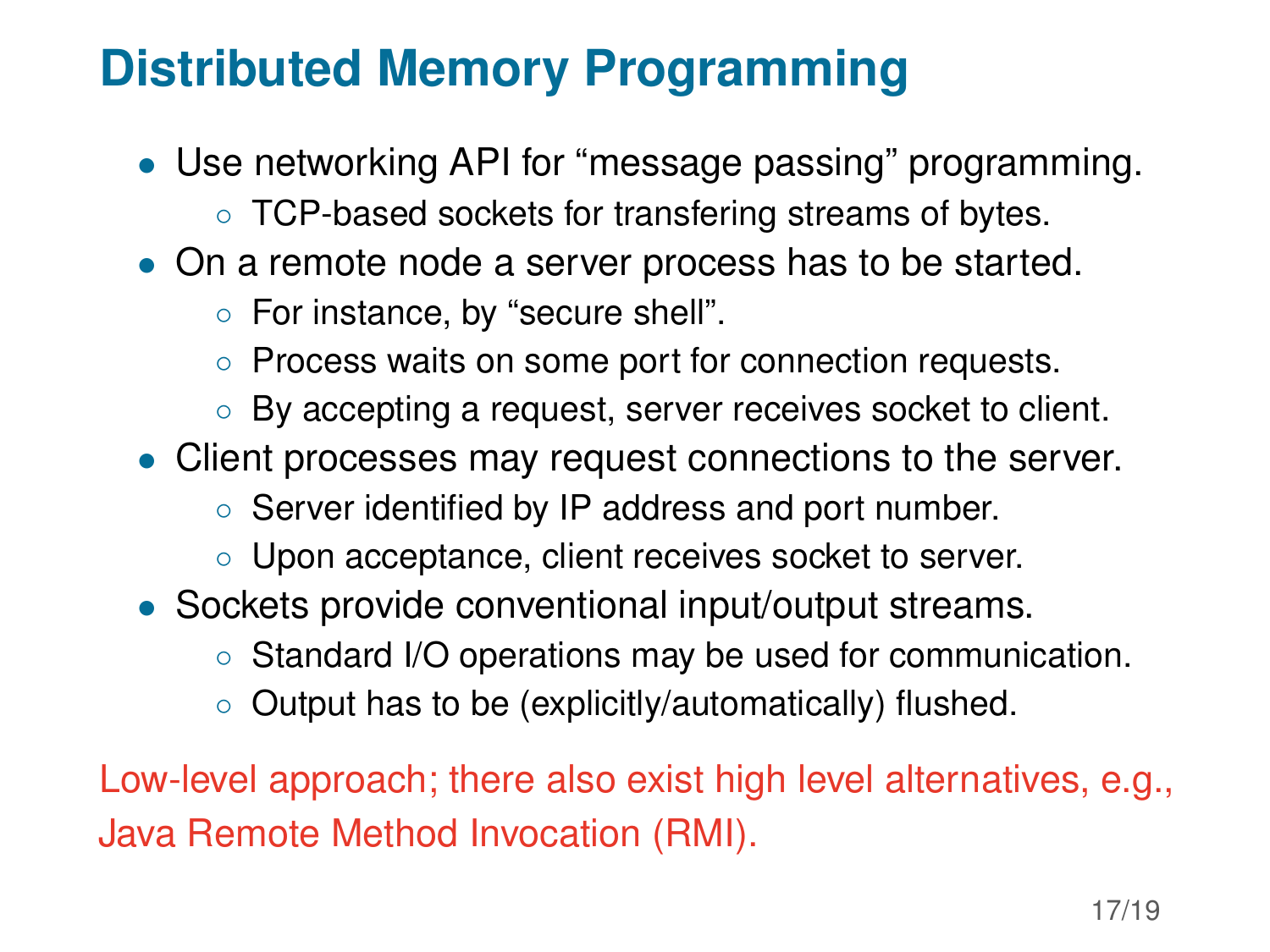## **Example: A Client/Server Program**

import java.io.\*; import java.net.\*;

```
public class MatMultNet {
```

```
private final static String URL = "localhost";
private final static int port = 9999;
private static int N;
private static int T;
private static double[][] A;
private static double[][] B;
private static double<sup>[][]</sup> C;
```

```
private static final class MultThread
    extends Thread {
  private int begin; private int end;
  public MultThread(int begin, int end) {
    this.begin = begin; this.end = end;
  }
  public void run() {
    for (int i = begin; i < end; i++) {
      for (int i = 0; i < N; i+1) {
        C[i][i] = 0;
        for (int k = 0; k < N; k++)
          C[i][i] += A[i][k] *B[k][i];}
   }
 }
}
```

```
private static void multiply() {
  int n = N/T;
  Thread[] thread = new MultThread[T];
  for (int i = 0; i < T; i++) {
    thread[i] =
      new MultThread(i*n, Math.min((i+1)*n,N));
    thread[i].start();
  }
 try {
   for (int i = 0; i < T; i++)thread[i].join();
  }
  catch(InterruptedException e) { }
}
public static void main(String[] args)
{
  ...
  if (args[0].equals("-client"))
    client();
  else
    server();
}
```